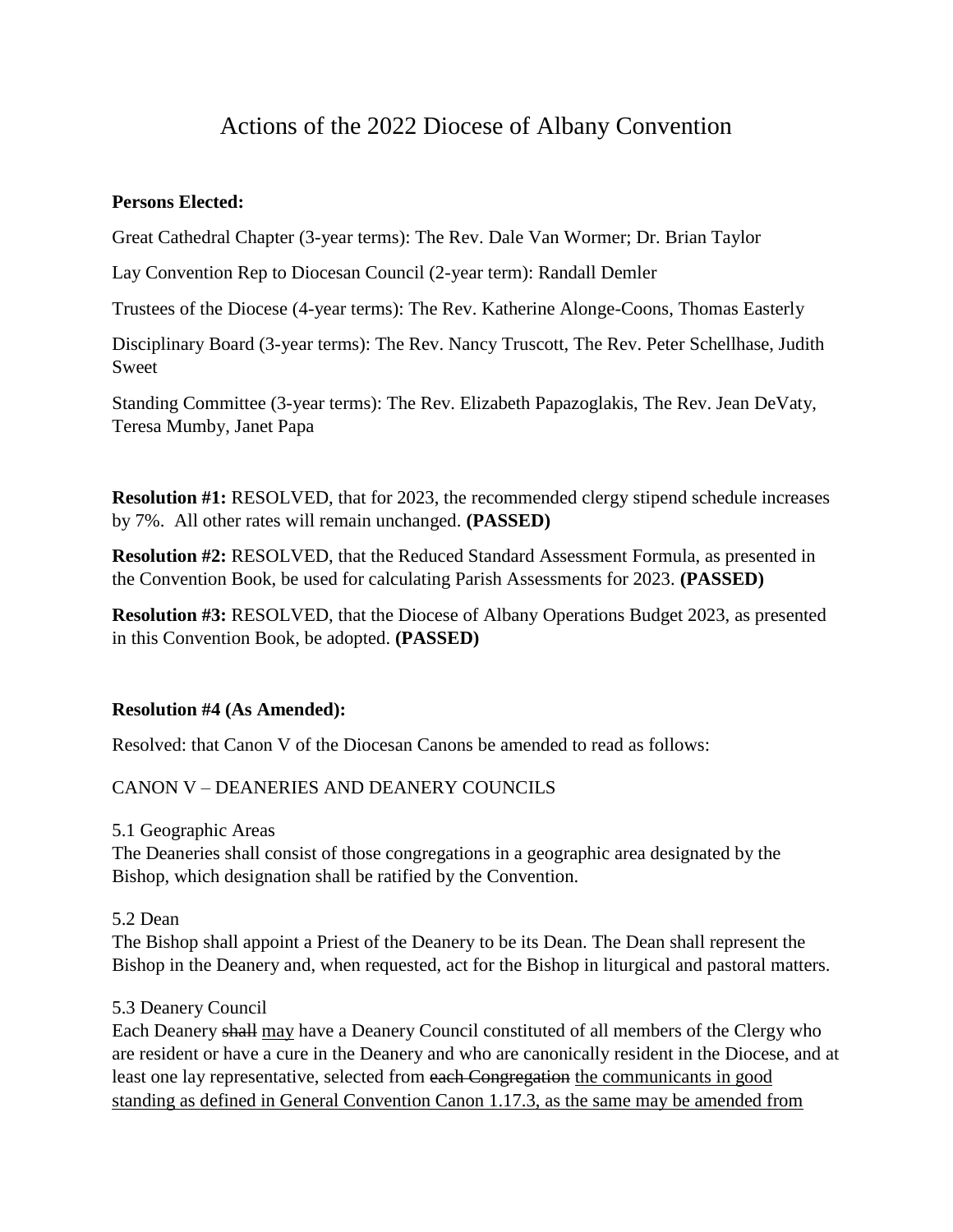time to time, who are persons of less than full age but of the age of eighteen years or more, of each Congregation.

5.4 Purpose of the Deanery Council

Each Deanery Council shall promote the work of the Diocese in its Deanery, and through the Deanery representatives on the Diocesan Council, maintain communication between the Deanery and the Diocesan Council.

# 5.5 Meetings and By Laws

Each Deanery Council shall meet at least twice a year the discretion of the Dean. Each Deanery Council shall may adopt By-Laws, not inconsistent with the Constitution and Canons of the Diocese, which shall include provisions for the number and method of election of lay representatives to the Deanery Council, quorum requirements and method of voting on business before the Council.

# **(PASSED)**

# **Resolution #5:**

Resolved: that Sections 3.1 and 3.2 of Canon 3 be amended by replacing the words "four priests" with the words "*four Clergy, either priests or deacons,*" in each place where the words "four priests" occur in said sections.

# CANON 3 - DEPUTIES AND PROVISIONAL DEPUTIES TO GENERAL CONVENTION

## 3.1 Election to General Convention

The Convention shall, at its next regular annual meeting following each regular session of the General Convention, elect by a vote by orders, four Priests four Clergy, either priests or deacons*,* canonically resident in this Diocese, and four Lay Persons, who are confirmed, adult communicants of a church in this Diocese, to act as Deputies from this Diocese to the General Convention.

# 3.2 Election of Provisional Deputies

The Convention shall, at its next regular annual meeting following the election of Deputies to General Convention, also elect, four Priests four Clergy, either priests or deacons, and four Lay Persons to act as Provisional Deputies, whose qualifications for election shall be the same as those of Deputies to General Convention. This election shall be determined by taking a vote by orders ballot with the ballots counted in the aggregate. The four candidates of each order receiving the highest aggregate number of votes shall be deemed elected. All Deputies and Provisional Deputies to General Convention shall also serve as Deputies to Provincial Synod and shall hold office until their successors are elected.

## **(PASSED)**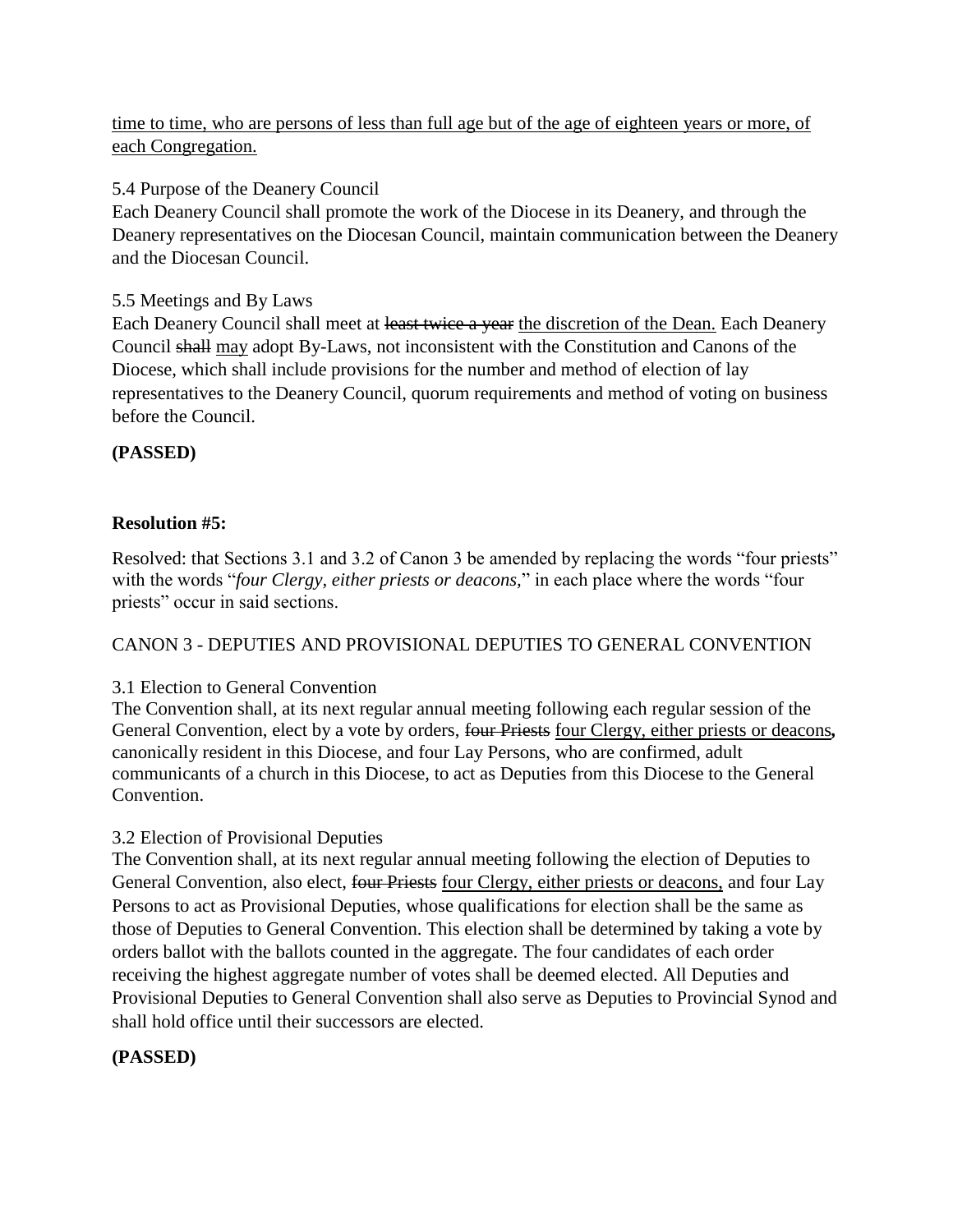#### **Resolution #6**

Resolved: Canon 1.2 of the Diocesan Canons be amended to read as follows:

Lay Members 1.2 Deputies and Alternate Deputies from the several Churches shall be elected annually by their Vestry or governing body, at a meeting duly held, or by a duly summoned meeting of the Congregation. Persons of less than full age but of the age of eighteen years or more who are also communicants in good standing under General Convention Canon I.17.3, as the same may be amended from time to time, shall be eligible to serve and vote as lay Deputies or Alternate Deputies and shall be eligible **to** for election or appointment to any lay office of the Diocese. **(PASSED)**

#### **Resolution #7:**

Resolved: That Canon 16 of The Canons of the Diocese of Albany be and hereby is repealed. **(FAILED)**

| Vote by Orders |                                    |
|----------------|------------------------------------|
| Clergy:        | 73 Total votes   37 needed to pass |
|                | 31 Yes votes $\vert$ 42 No votes   |
| Parishes       | 63 Total votes   32 needed to pass |
|                | 39 Yes votes $\vert$ 24 No votes   |

## **Resolution #8 (As Amended):**

Resolved: That Subdivisions (A) and (B) of Canon 11.8 of the Canons of the Diocese of Albany be modified to read as follows:

## **11.8 – Standards for Ordination and Consecration**

A. To be eligible to be ordained to the Diaconate or Priesthood, or consecrated a Bishop, a person must live within the covenant of Marriage between one man and one woman, or be celibate and abstinent.

#### *Standards for Election, Appointing, and Licensing*

B. To be eligible to be elected, appointed or licensed to any position of ordained ministry in the Diocese, a member of the clergy must live within the covenant of Marriage between one man and one woman, or be celibate and abstinent. **(FAILED)**

| Vote by Orders |                            |                                    |
|----------------|----------------------------|------------------------------------|
| Clergy:        |                            | 66 Total votes   34 needed to pass |
|                | 31 Yes votes   34 No votes |                                    |
| Parishes:      |                            | 64 Total votes   33 needed to pass |
|                | 41 Yes votes 23 No votes   |                                    |